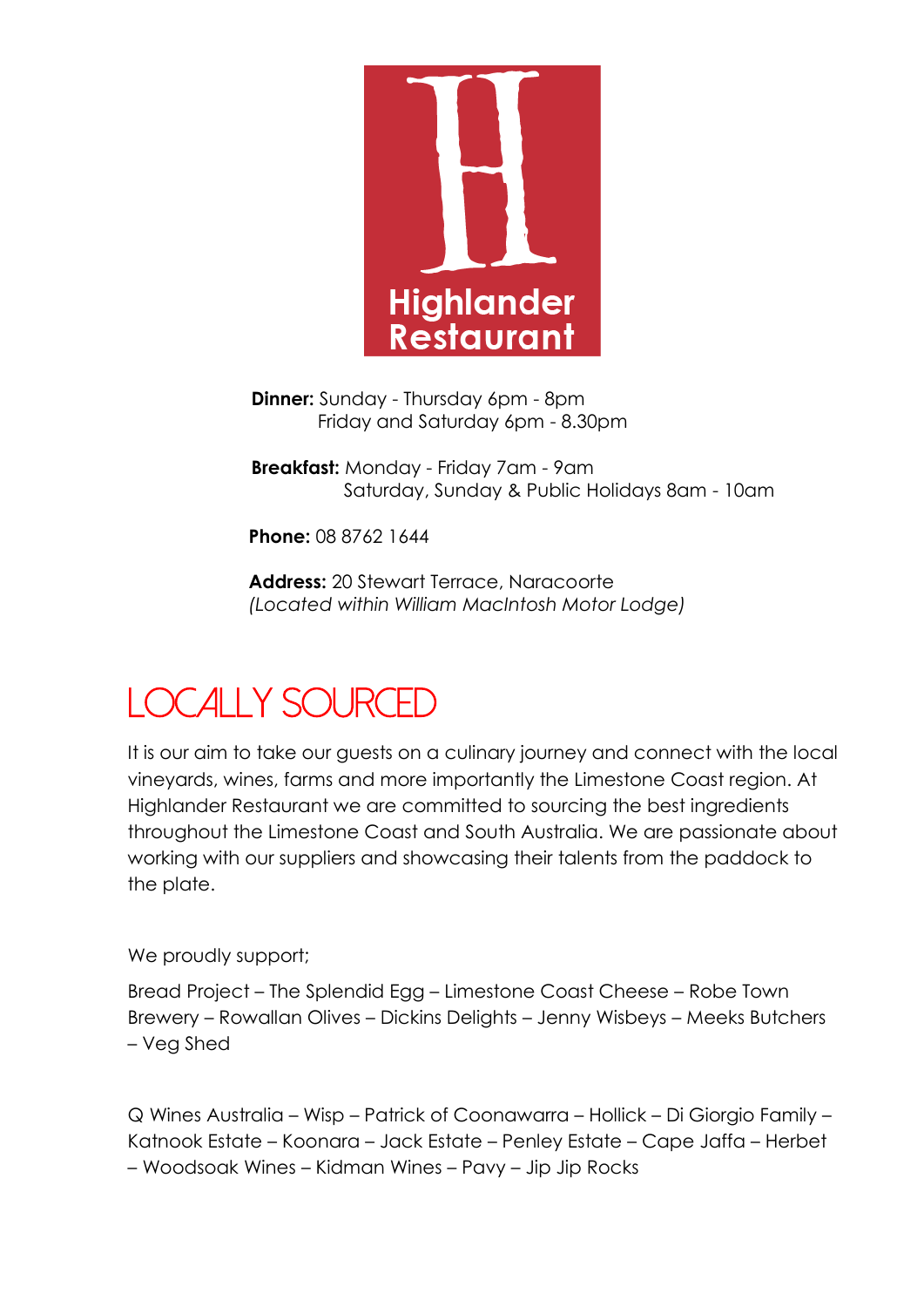# *Wine List*

| <b>SPARKLING</b>                                                              |                                 | <b>GLASS</b> | <b>BOTTLE</b> |
|-------------------------------------------------------------------------------|---------------------------------|--------------|---------------|
| Di Giorgio Family 200ml Piccolo's (Lucindale SA) Sparkling Merlot             | Sparkling Pinot Noir Chardonnay | 11.5<br>10   |               |
| Roxy Prosecco (Wrattonbully SA)                                               | Half bottle size: 375ml         |              | 22            |
| Woodsoak Wines 'Zaahira' Sparkling Pinot Noir Chardonnay (Limestone Coast SA) | 200ml Piccolo                   | 12           | 37            |
| Mother of Pearl Sparkling Chardonnay Pinot Noir (Coonawarra SA)               |                                 |              | 39            |
| Herbert Sparkling Shiraz (Limestone Coast)                                    |                                 |              | 38            |
| Moet & Chandon Champagne (France)                                             |                                 |              | 120           |
| <b>WHITE</b>                                                                  |                                 |              |               |
| Koonara 'Lucy and Alice' Pinot Gris (Mount Gambier SA)                        |                                 |              | 42            |
| Katnook Founder's Block Pinot Grigio (Coonawarra SA)                          |                                 |              | 39            |
| Patrick Riesling (Coonawarra SA)                                              |                                 | 8            | 38            |
| Cape Jaffa lightly oaked Chardonnay (Limestone Coast SA)                      |                                 | 9            | 40            |
| Pavy Chardonnay (Wrattonbully SA)                                             |                                 | 7.5          | 32            |
| Jack Estate M-R Series Sauvignon Blanc (South Eastern Australia SA)           |                                 | 7.5          | 28            |
| Jip Jip Rocks Sauvignon Blanc (Padthaway SA)                                  |                                 | 8            | 36            |
| Wisp Sauvignon Blanc (Adelaide Hills, SA)                                     |                                 | 6            | 24            |
| <b>MOSCATO</b>                                                                |                                 |              |               |
| Koonara 'Flowers for Lucy' Moscato (Coonawarra SA)                            |                                 | 9            | 40            |
|                                                                               |                                 |              |               |
| Woodsoak Wines 'Rani' Rose (Robe SA)                                          |                                 | 9            | 38            |

Daltem Rose (Adelaide Hills SA) 8 28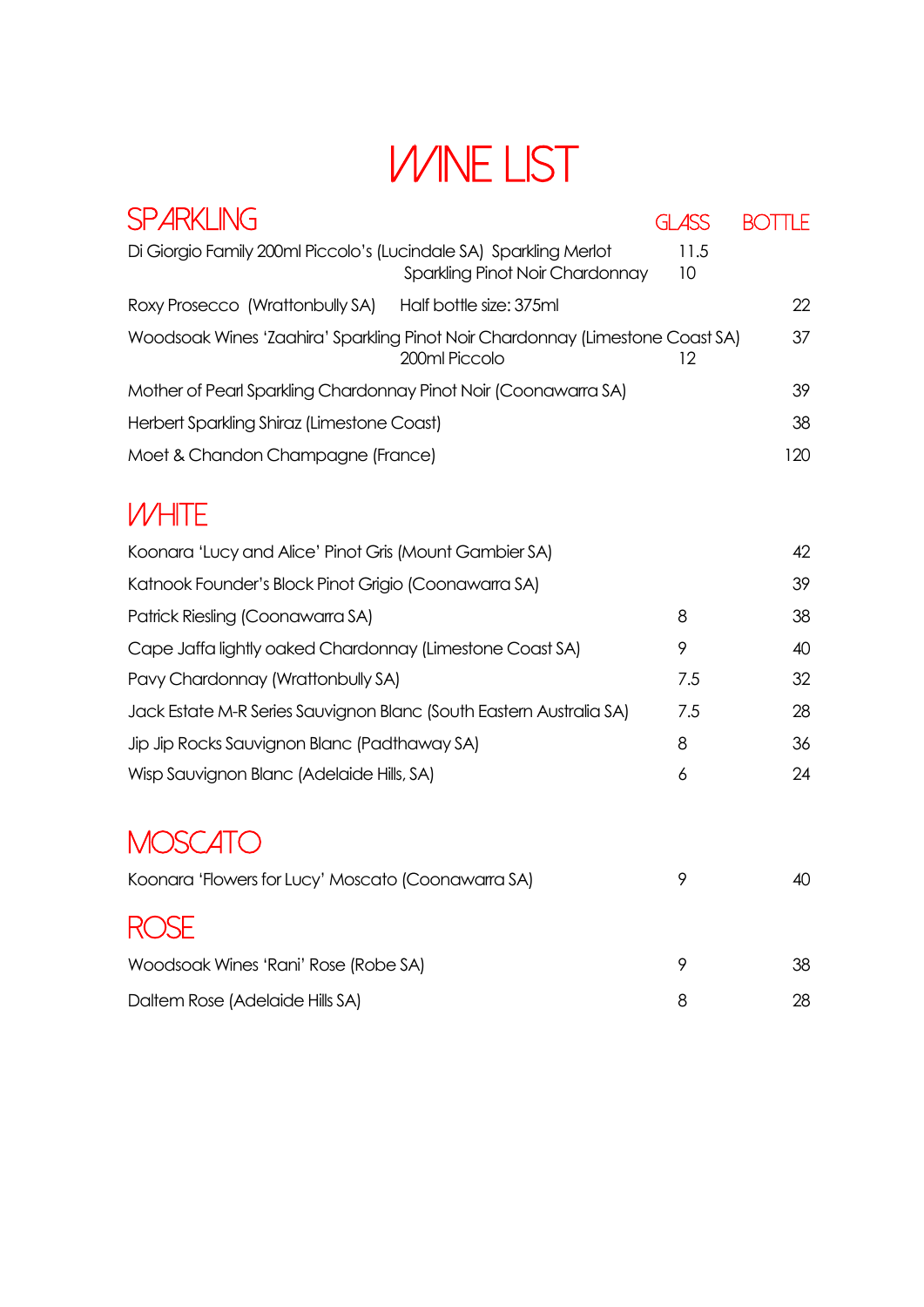|                                                                     | GLASS          | <b>BOTTLE</b> |
|---------------------------------------------------------------------|----------------|---------------|
| Hollick Pinot Noir (Coonawara SA)                                   |                | 48            |
| Hollick Tempranillo (Coonawara SA)                                  |                | 38            |
| Katnook Estate Cabernet Sauvignon (Coonawarra SA)                   |                | 89            |
| Pavy Cabernet Sauvignon (Wrattonbully SA)                           | 8              | 25            |
| Wisp Merlot (Coonawarra SA)                                         | 7              | 26            |
| Wisp Shiraz (McLaren Vale SA)                                       | $\overline{7}$ | 26            |
| Wisp Cabernet Sauvignon (McLaren Vale SA)                           | 7              | 26            |
| Q Shiraz (Coonawarra SA)                                            | 7.5            | 36            |
| Q Shiraz Black (McLaren Vale SA)                                    | 9              | 39            |
| Q 'Melissa's Block' Cabernet Sauvignon (McLaren Vale SA)            | 7.5            | 36            |
| Q 'Mitchell's Block Shiraz Grenache (Adelaide SA)                   | 7.5            | 36            |
| Di Giorgio Family Merlot (Lucindale SA)                             | 8.5            | 38            |
| Di Giorgio Family Cabernet Sauvignon (Coonawarra SA)                | 8.5            | 38            |
| Di Giorgio Family Shiraz (Coonawarra SA)                            | 9              | 40            |
| Cape Jaffa Cabernet Sauvignon (Limestone Coast SA)                  |                | 52            |
| Cape Jaffa Shiraz (Limestone Coast SA)                              |                | 52            |
| Cape Jaffa 'Rip Tide' Red Blend (Limestone Coast SA)                |                | 49            |
| Redman Shiraz (Coonawarra SA)                                       |                | 58            |
| Penley Estate Gryphon Merlot (Coonawarra SA)                        | 7.5            | 36            |
| Penley Estate Tolmer Cabernet Sauvigon (Coonawarra SA)              | 8              | 38            |
| Penley Estate Atlas Shiraz (Coonawarra SA)                          | 8              | 38            |
| BFFR & CIDFR<br>(Seasonally sourced beers and ciders are available) |                |               |

| Appelation Apple Cider (Coonawarra SA)                                                                    | 8.5 |
|-----------------------------------------------------------------------------------------------------------|-----|
| Crown Lager - James Boags Premium - Peroni - Carlton Draught<br>Corona - Coopers Pale Ale - Coopers Stout | 8.9 |
| Carlton Mid – Hahn Super Dry – Tooheys Extra Dry – Great Northern – XXXX Gold                             | 7.9 |
| Hahn Premium Light                                                                                        | 6.9 |
| Guinness                                                                                                  | 9.5 |

## *Craft Beer*

| Robe Town Brewery Pale Ale (Robe SA)        | 99 |
|---------------------------------------------|----|
| Shipwreck Stout Robe Town Brewery (Robe SA) | 99 |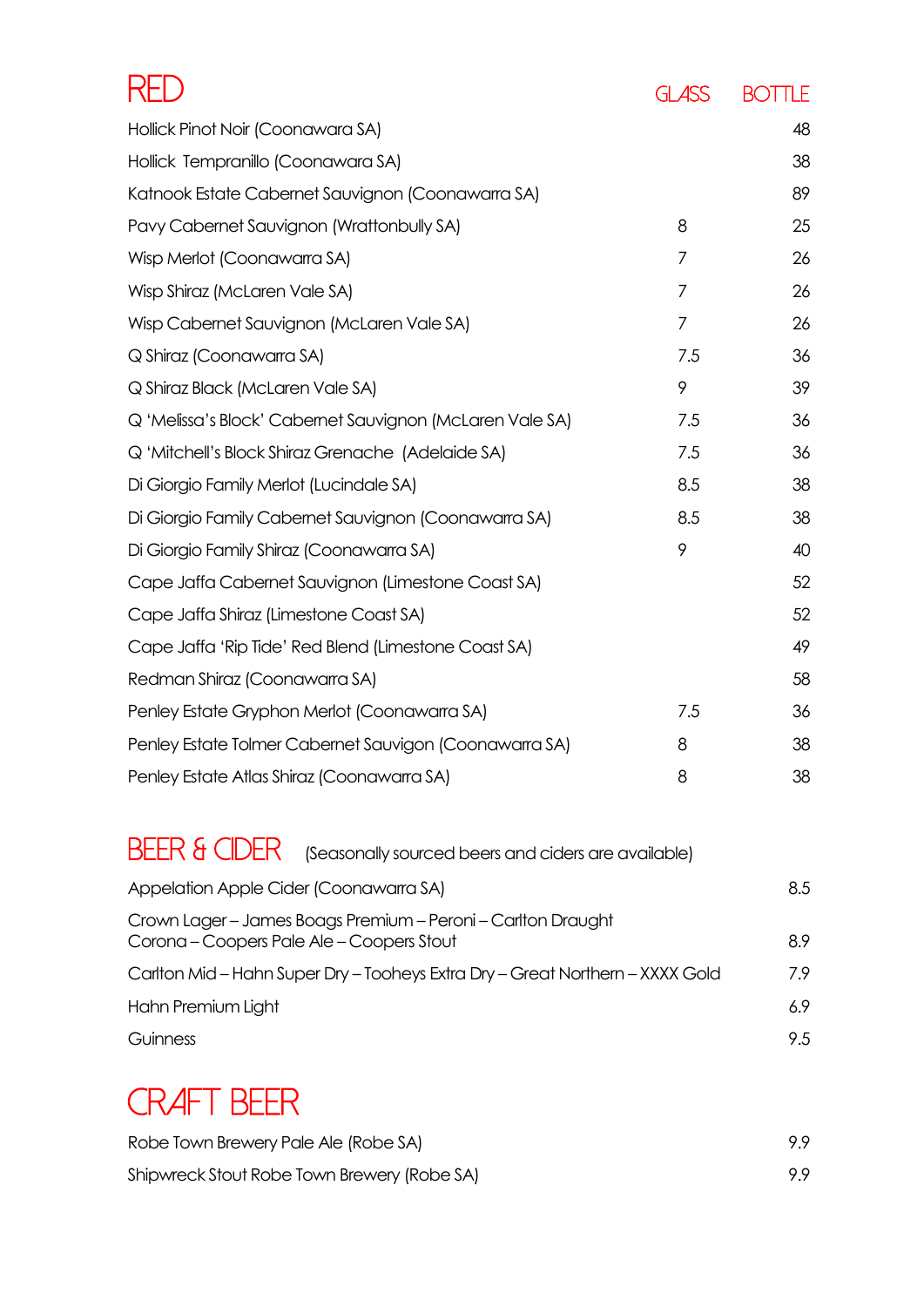# *For the Table*

Sourdough bread with garlic confit **6** (v) *(All our breads are hand made and locally sourced)*

Traditional Bruschetta, roma tomatoes, fresh basil and extra-virgin olive oil. Served with freshly toasted house baked bread **12** (v)

Finest quality South Australian olives gently warmed **4** (v)

## *Starters*

Soup of the day with crusty house baked bread **9**

Sambal Udang, Australian prawns in a mild coconut peanut chilli sauce with steamed rice **17**

Steamed mussels, tomato, chilli, white wine with crusty house baked bread **16**

Spinach Dahl, steamed basmati with eggplant chutney **16** (v, gf) Main **24**

| Thai fish salad, house made fish cakes, fresh garden salad |         |
|------------------------------------------------------------|---------|
| and nanjim dressing                                        | Main 24 |

## *South Australian Oysters*

| Natural with lemon wedges             |                                           | $\frac{1}{2}$ doz <b>16</b> doz <b>24</b> (gf) |
|---------------------------------------|-------------------------------------------|------------------------------------------------|
| Bacon crumb, kilpatrick dipping sauce | $\frac{1}{2}$ doz <b>18</b> doz <b>28</b> |                                                |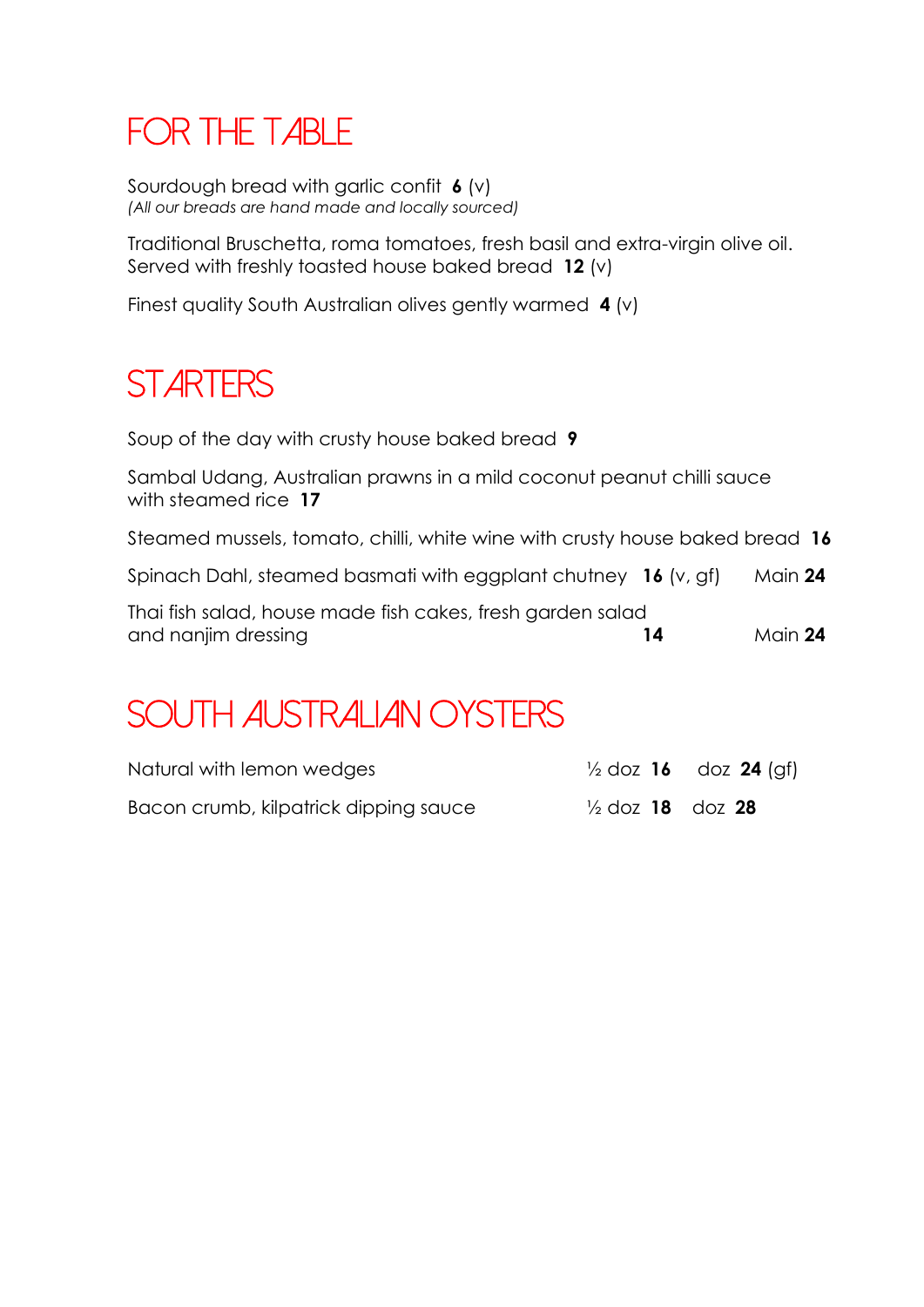#### *Mains*

Crispy skin Atlantic Salmon with fresh greens, capers, garlic and a lemon butter sauce **32** (gf)

Spaghetti Pomodoro, locally grown tomatoes, garlic and olive oil finished with fresh parmesan **22** (v)

Lamb shank in rosemary red wine gravy, potato mash **25** (gf)

Panko crumbed flathead fillets, chips, mixed leaves, tartare sauce, charred lemon wedges **26**

Open Yiros on pita with tzatziki, tomato and red onion **28**

Grilled chicken breast, stuffed with mushroom and asparagus, served with rösti potato and chef's house made mushrooms sauce **32**

#### *Finest Quality Steaks*

*All our steaks are aged to give a full, distinct and succulent flavour*

| Tomahawk 50                                   | Eye Fillet $39$                            | T-Bone 38      | Scotch Fillet 31 |
|-----------------------------------------------|--------------------------------------------|----------------|------------------|
| ADD                                           |                                            |                |                  |
| Blue cheese butter 3                          |                                            | Red wine jus 3 |                  |
| Mushrooms sauce 3                             |                                            | Hollandaise 3  |                  |
| Garlic Prawns 4                               |                                            | Pepper Sauce 3 |                  |
| Chimichurri sauce 3                           |                                            |                |                  |
| All served with twice cooked steakhouse chips |                                            |                |                  |
|                                               |                                            |                |                  |
| <b>SIDES</b>                                  |                                            |                |                  |
| Steakhouse chips, with aioli 6                |                                            |                |                  |
| Grilled corn $(v)$ 5                          |                                            |                |                  |
| Buttered new potatoes $(v)$ 5                 |                                            |                |                  |
| Sautéed greens 6                              |                                            |                | For two 10       |
|                                               | Mixed leaf, pear, walnut, parmesan salad 6 |                | For two 10       |